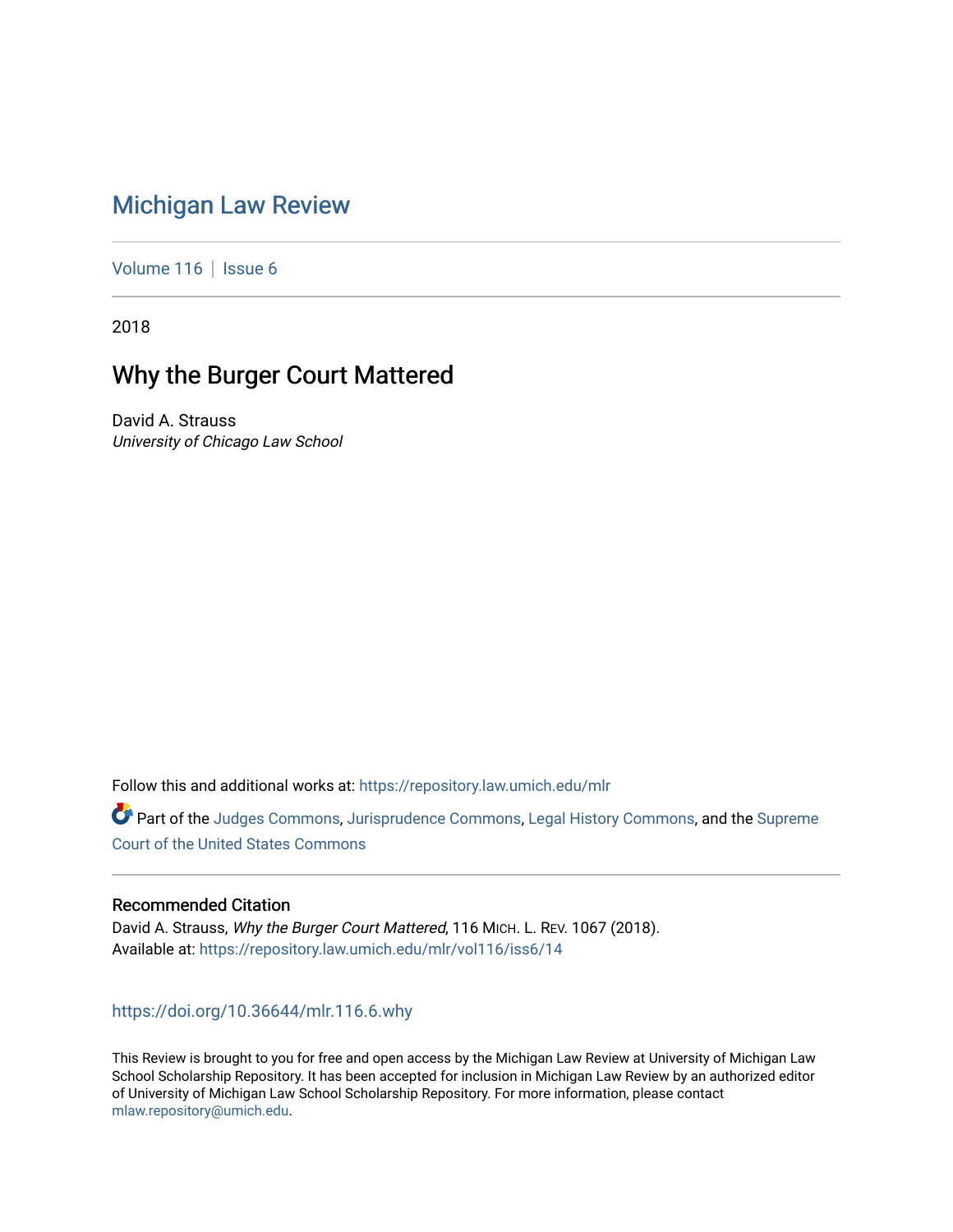## **WHY THE BURGER COURT MATTERED**

### *David A. Strauss\**

The Burger Court and the Rise of the Judicial Right. By *Michael J. Graetz* and *Linda Greenhouse*. New York: Simon & Schuster. 2016. Pp. x, 345. Hardcover, \$30; paper, \$18.

### **INTRODUCTION**

In his first term in office, President Richard Nixon appointed four justices to the U.S. Supreme Court, beginning with Chief Justice Warren Burger. It was not obvious, at first, how much difference the Nixon appointees would make. But even in retrospect-as Michael J. Graetz<sup>1</sup> and Linda Greenhouse<sup>2</sup> show in their important book, *The Burger Court and the Rise of the Judicial Right*—people have not realized how much the Burger Court mattered. The consensus, Gratz and Greenhouse say, is that the Burger Court "was a chapter of Supreme Court history during which nothing much happened" (p. 7). They quote, to that effect, Justice Lewis Powell, a central figure both on the Burger Court and in Graetz and Greenhouse's book. Powell remarked, just after Burger retired in 1986, that "[t]here has been no conservative counterrevolution by the Burger Court . . . . None of the landmark decisions of the Warren Court was overruled, and some were extended" (p. 339). A prominent book on the Burger Court is subtitled "The Counter-Revolution that Wasn't."3

Gratz and Greenhouse set out to overturn that consensus. Their engaging and comprehensive history of the Burger Court shows that that Court, whether or not it brought about a counterrevolution, was a critical turning point in the development of U.S. constitutional law. The book is full of important insights about the Court's work—both big-picture insights about the significance of the cases and biographical insights, drawn from the justices' papers, about how the justices thought about the issues and their colleagues. Graetz and Greenhouse's book should change not just the conventional wisdom about the Burger Court but our understanding of how constitutional law got to where it is now. It suggests how things might have

Gerald Ratner Distinguished Service Professor of Law, University of Chicago Law School.

<sup>1.</sup> Columbia Alumni Professor of Tax Law, Columbia Law School, and Justus S. Hotchkiss Professor of Law Emeritus, Yale Law School.

<sup>2.</sup> Joseph Goldstein Lecturer in Law, Senior Research Scholar in Law, and Knight Distinguished Journalist in Residence, Yale Law School.

<sup>3.</sup> The Burger Court: The Counter-Revolution that Wasn't (Vincent Blasi ed., 1983).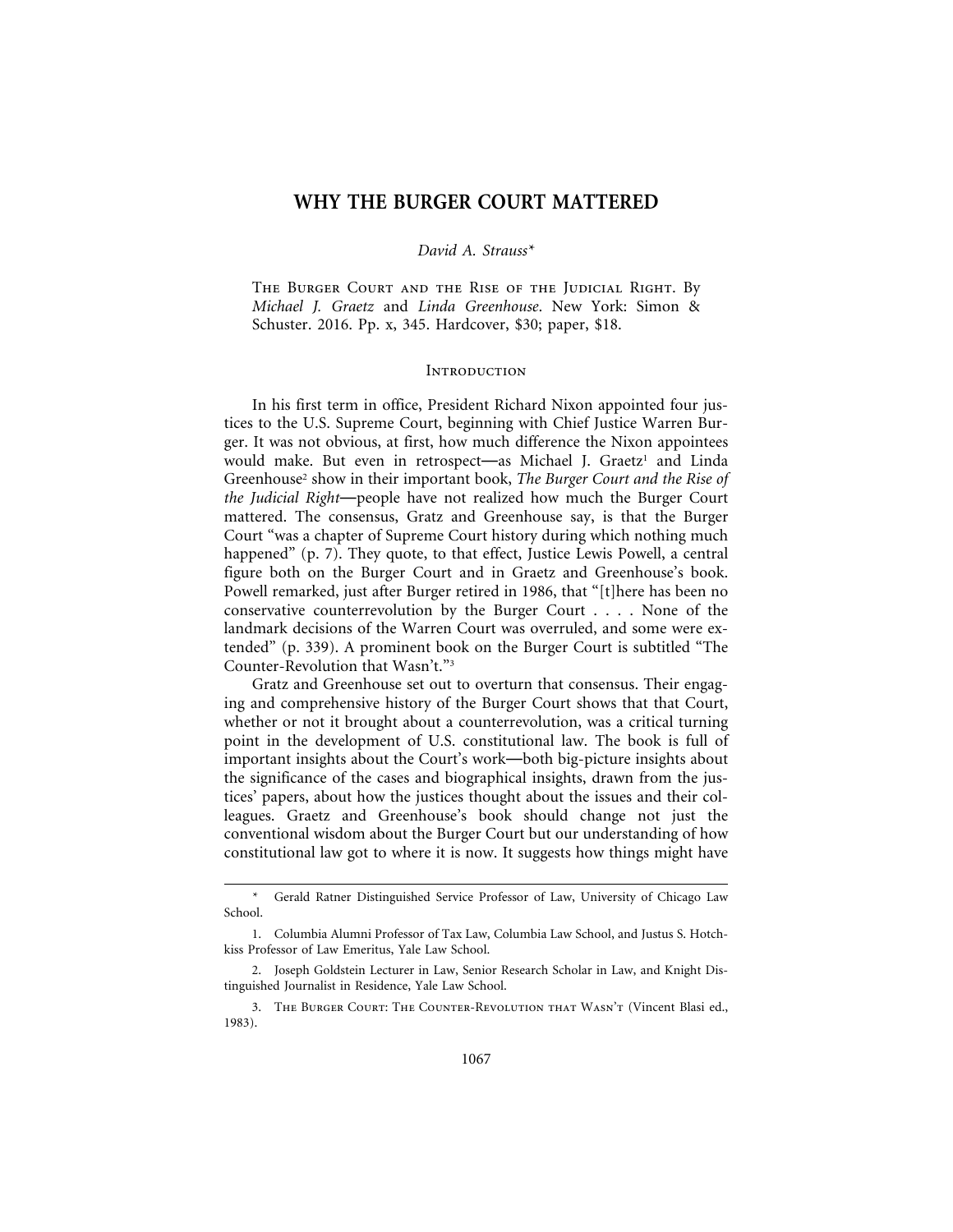turned out differently. And it reminds us of the ways in which constitutional law has moved in a decidedly conservative direction in the last half century.

I.

Burger succeeded Chief Justice Earl Warren. Among other things, the Warren Court ordered an end to legally mandated racial segregation in schools;<sup>4</sup> required that state legislatures be reapportioned according to the principle of "one person, one vote";<sup>5</sup> ruled that public schools could not sponsor prayer in the classroom;<sup>6</sup> greatly strengthened the guarantees of free speech;<sup>7</sup> and expanded the rights of people accused of crimes.<sup>8</sup> In Nixon's successful 1968 campaign, he explicitly attacked the Warren Court. He made no secret of his agenda for the Court: he wanted to appoint justices who would take a different approach, particularly to criminal defendants' rights. And Nixon, presented with four vacancies in his first term, got his opportunity. By way of comparison, only one president since Nixon—Ronald Reagan—filled even three seats.

Burger was a known critic of the Warren Court's decisions, especially those dealing with criminal justice. Harry Blackmun—Nixon's second successful appointment, after two nominations had failed—had been a lifelong friend of Burger's, and Burger, who appears to have had some questionable contacts with the Nixon White House while he was chief justice,<sup>9</sup> vouched for Blackmun.10 Nixon's other two appointees were Powell, a prominent lawyer from Richmond, Virginia, and William Rehnquist, a forty-seven-yearold official in the Department of Justice. Meanwhile, three of the justices Nixon replaced—Earl Warren, Hugo Black, and Abe Fortas—had consistently supported the Warren Court's most controversial decisions, including those Nixon attacked. The fourth justice whom Nixon replaced was John Marshall Harlan, who had dissented from several of the Warren Court's landmark decisions. But Harlan's replacement was Rehnquist, who, Graetz and Greenhouse say, "was closely affiliated with the [Republican] party's most conservative wing" (p. 353), so that appointment, too, moved the Court to the right.

<sup>4.</sup> *See* Brown v. Bd. of Educ., 347 U.S. 483 (1954).

<sup>5.</sup> *See* Reynolds v. Sims, 377 U.S. 533 (1964).

<sup>6.</sup> Sch. Dist. v. Schempp, 374 U.S. 203 (1963).

<sup>7.</sup> *See, e.g.*, Brandenburg v. Ohio, 395 U.S. 444 (1969); N.Y. Times Co. v. Sullivan, 376 U.S. 254 (1964).

<sup>8.</sup> *E.g.*, Miranda v. Arizona, 384 U.S. 436 (1966); Gideon v. Wainwright, 372 U.S. 335 (1963).

<sup>9.</sup> *E.g.*, p. 83.

<sup>10.</sup> Linda Greenhouse, Becoming Justice Blackmun: Harry Blackmun's Supreme Court Journey 46 (2005) ("Burger had clearly been in on the administration's discussions, because he telephoned soon after Blackmun concluded his conversation with Mitchell, well before word of his possible selection became public.").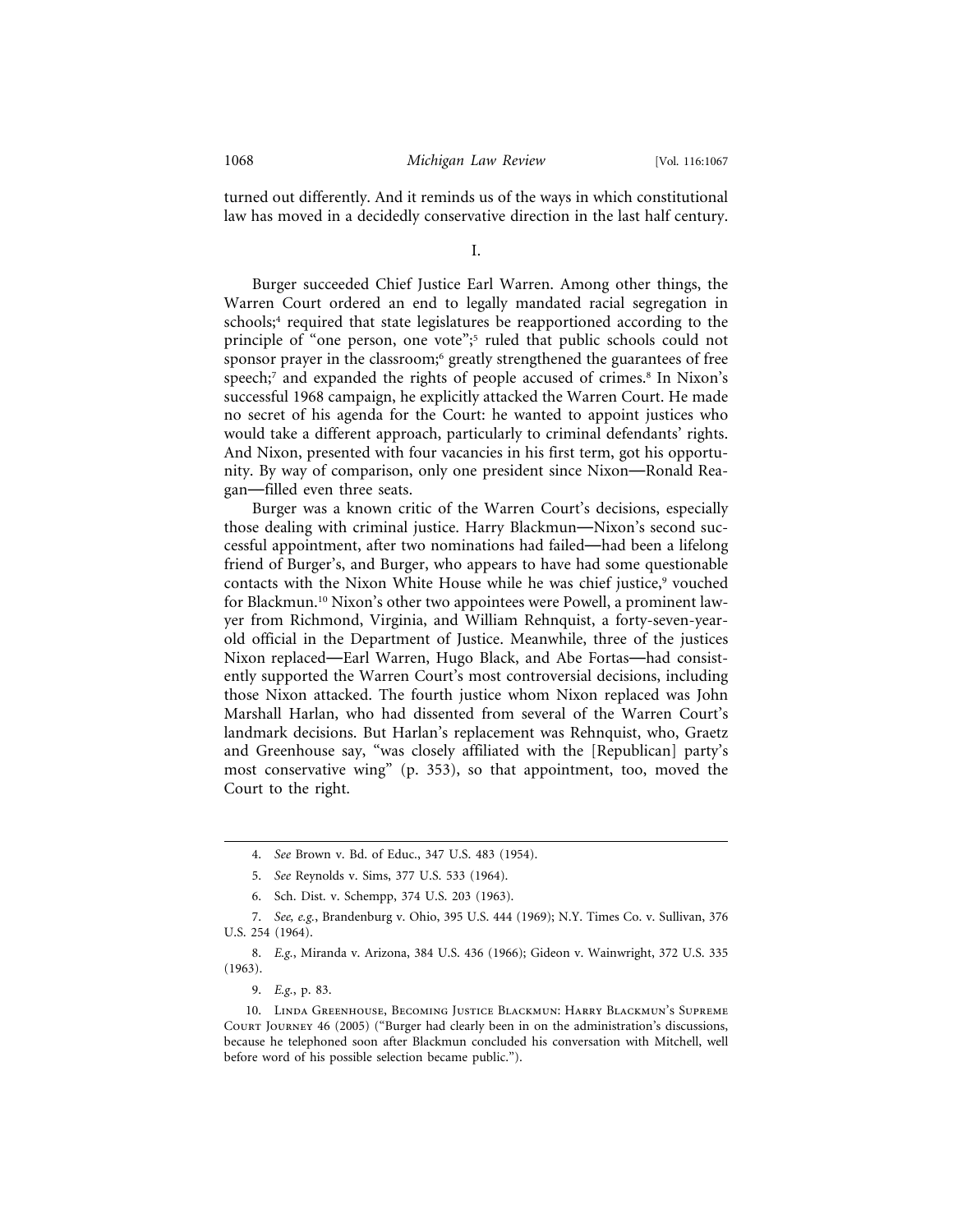So the stage was set for a dramatic change. It is true that, as Powell said, the Burger Court did not overrule the Warren Court's most famous decisions. But Graetz and Greenhouse show how the Burger Court nonetheless moved constitutional law in a decidedly conservative direction. Three broad themes emerge from their account.

First, the Burger Court did not need to overrule important Warren Court decisions, because it "eviscerated them" (p. 43) by making those decisions much less effective in accomplishing their purposes. That was particularly true of many of the decisions that expanded criminal defendants' rights. For example, the Court limited the effectiveness of *Miranda v. Arizona*11 by narrowing the circumstances in which officers must give the warnings required by that case (pp. 44–46). In *Mapp v. Ohio* the Warren Court had applied to the states the Fourth Amendment exclusionary rule, which forbade the use of evidence produced by an illegal search; $12$  the Burger Court cut back on situations in which the exclusionary rule applied (pp. 48–49). And while *Gideon v. Wainwright*, 13 which required states to appoint lawyers for criminal defendants who could not afford them, was never drawn into question, the Burger Court made it much harder for convicted defendants to show that their lawyers had been ineffective (pp. 51–54).

The Burger Court also made it much more difficult for state criminal defendants to assert their rights in federal court (pp. 339–40). An individual who is being held by a state government may assert that his detention violates the Constitution by petitioning in federal court for a writ of habeas corpus. When habeas petitioners have been convicted of a state crime but assert that their constitutional rights were violated at trial, the question is how far the federal court may go in reexamining what the state court did. The Warren Court opened that door quite wide; the Burger Court, in an important series of cases, closed it (pp. 65–74).

Second, Graetz and Greenhouse show that the Burger Court, even if it did not effect the counterrevolution itself, paved the way for later Courts to move the law in a much more conservative direction (p. 344). Paradoxically, this was the effect of Burger Court decisions that were applauded by many liberals because those decisions seemed to expand the right of free speech under the First Amendment. The 1976 decision in *Virginia State Board of Pharmacy v. Virginia Citizens Consumer Council, Inc.*, established that commercial speech is protected by the First Amendment.14 But a lot of economic activity arguably takes the form of speech, so the commercial speech decisions have been used by later Courts as a way of preventing governments from regulating business.15 In *Buckley v. Valeo*, the Burger Court invalidated

<sup>11. 384</sup> U.S. 436 (1966).

<sup>12. 367</sup> U.S. 643 (1961).

<sup>13. 372</sup> U.S. 335 (1963).

<sup>14. 425</sup> U.S. 748 (1976).

<sup>15.</sup> Pp. 253–55; *see, e.g.*, Thompson v. W. States Med. Ctr., 535 U.S. 357, 371, 373 (2002). Some observers saw at the time that this would happen. *See* Thomas H. Jackson &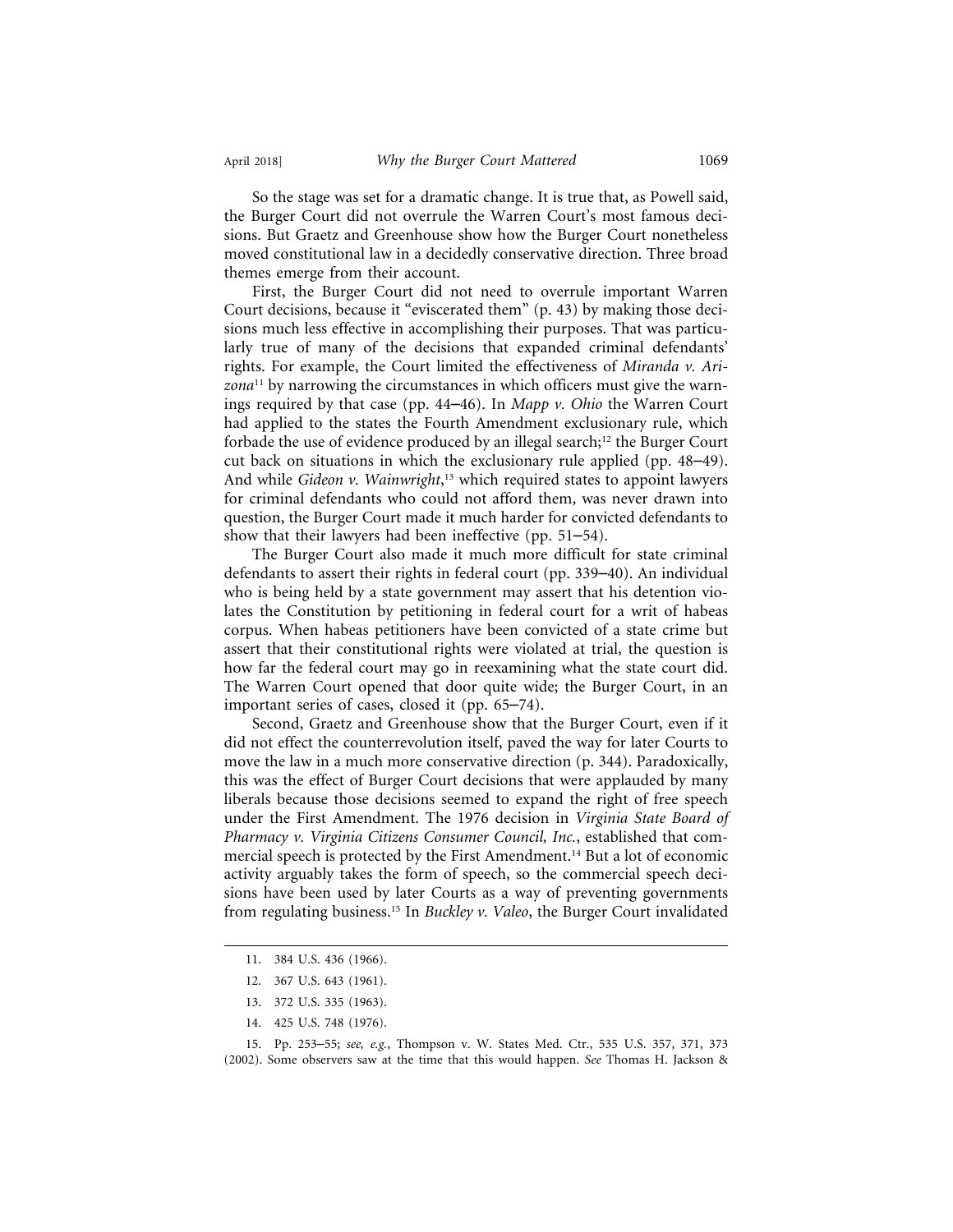some of the campaign finance regulations that were enacted after the Watergate scandal.16 The principles the Court announced in *Buckley* have governed that area ever since, and more recent Courts have invoked those principles to keep the government from limiting the role of money in elections.17

Third, Graetz and Greenhouse show that even when the Burger Court did not overturn Warren Court precedents, it permanently changed the trajectory of constitutional law. Three cases that the Burger Court decided in the mid-1970s—*San Antonio Independent School District v. Rodriguez*, <sup>18</sup> *Milliken v. Bradley*, 19 and *Washington v. Davis*<sup>20</sup>—were especially important turning points. Each of those cases terminated constitutional developments that the Warren Court had initiated and that otherwise might have changed U.S. society in significant ways. As Graetz and Greenhouse say, the Burger Court "doomed to failure the Warren Court's effort[s]" to move the law in a more egalitarian direction (p. 99).

II.

In my view, these three cases, more than anything else the Burger Court did, show the effect that Court had on constitutional law and reveal the most about the Burger Court's place in U.S. constitutional history. In many ways, *Rodriguez*, *Milliken*, and *Washington v. Davis*—decided within a threeyear period—belong to a single chapter of constitutional history, a chapter that marked a decisive and, as far as we can tell today, permanent end to the core missions of the Warren Court.

*Rodriguez*. Toward the end of its tenure, the Warren Court began, tentatively, to suggest that the Constitution might be used to combat economic inequality. This was a natural step for the Warren Court to take. The central theme of the Warren years was the Court's attack on racial discrimination. Not only did the treatment of poor people seem to have much in common with the treatment of African Americans, but the issues were intertwined, given the prevalence of economic disadvantage among racial minorities and the role of discrimination in maintaining economic inequality. Early on, the Warren Court had struck some blows against economic inequality in the criminal justice system.21 In one of its last decisions, *Shapiro v. Thompson*,

- 18. 411 U.S. 1 (1973).
- 19. 418 U.S. 717 (1974).
- 20. 426 U.S. 229 (1976).

21. *See* Douglas v. California, 372 U.S. 353, 357 (1963) (requiring that a lawyer be appointed to represent an indigent criminal defendant on first appeal of a conviction); Griffin v. Illinois, 351 U.S. 12, 19 (1956) (requiring that indigent criminal defendants appealing their

John Calvin Jeffries, Jr., *Commercial Speech: Economic Due Process and the First Amendment*, 65 Va. L. Rev. 1 (1979).

<sup>16. 424</sup> U.S. 1, 58–59 (1976).

<sup>17.</sup> *See* p. 265; Citizens United v. FEC, 558 U.S. 310, 350 (2010). For discussion, see David A. Strauss, *The Equality Taboo*, 2015 U. CHI. LEGAL F. 509.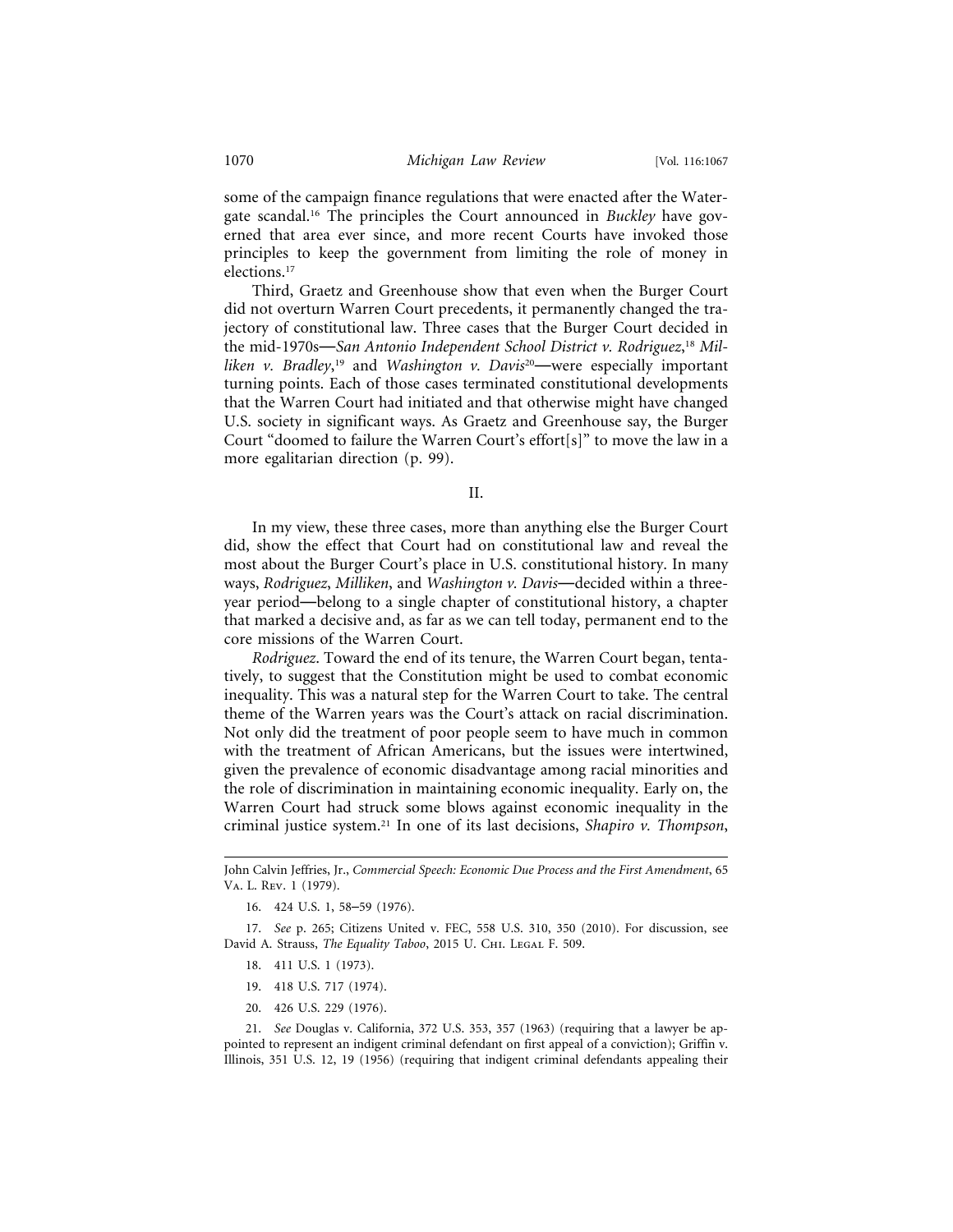the Warren Court invalidated laws that prevented people from receiving welfare benefits if they had lived in a state for less than a year.22 And in *Goldberg v. Kelly*—after Burger's appointment, but before Blackmun, Powell, or Rehnquist had joined the Court—the Court (over Burger's dissent) held that the Due Process Clause gives people receiving welfare benefits a right to a hearing before their benefits are cut off, a decision that effectively made it less likely that benefits would be terminated at all.23

These decisions suggested that economic inequality might be the Court's next frontier. *Rodriguez* put an end to that possibility. The issue in *Rodriguez* was whether the Constitution allowed states to link public school funding to the property taxes collected in local school districts.<sup>24</sup> That system of educational finance is ubiquitous in the United States. But it means that districts in which property values are higher have more money to spend on public schools. Some states had held, under their state constitutions, that those systems were unconstitutional. In *Rodriguez*, the Court rejected the federal constitutional claim. The Court noted that people living in districts with lower property values are not necessarily poor themselves.<sup>25</sup> That is analytically correct, but it is cavalier about how property tax–based financing limits the resources available to poorer people and, as Graetz and Greenhouse also point out, to racial minorities, who in *Rodriguez* were concentrated in districts with lower property values (p. 92).

Powell's opinion in *Rodriguez* also went out of its way to say that the case involved issues of state fiscal and educational policy, $26$  areas in which, the Court said, "the judiciary is well advised to refrain" from intervening.<sup>27</sup> Throughout the book, Graetz and Greenhouse emphasize both how central Powell was to the Burger Court and how Powell's background as chair of the Richmond Board of Education affected his views; *Rodriguez* may be the clearest example.28 And *Rodriguez* was the death knell for the incipient Warren Court project of treating economic inequality as a constitutional issue.

*Milliken v. Bradley*. Before 1954, school segregation was explicitly required by law in many states in the South.<sup>29</sup> The Warren Court's famous

- 22. 394 U.S. 618, 621–22 (1969).
- 23. 397 U.S. 254, 264 (1970).
- 24. San Antonio Indep. Sch. Dist. v. Rodriguez, 411 U.S. 1, 15–17 (1973).
- 25. *Id.* at 22–23.
- 26. *See id.* at 40–43.
- 27. *Id.* at 43.
- 28. *E.g.*, pp. 84–85.

29. *See* Brown v. Bd. of Educ., 347 U.S. 483, 486–90, 486 n.1 (1954) (discussing the mandatory school segregation statutes at issue); MICHAEL J. KLARMAN, FROM JIM CROW TO Civil Rights: The Supreme Court and the Struggle for Racial Equality 291 (2004) (noting that, as of 1952, "racial segregation in public grade schools remained completely intact in the southern and border states and in the District of Columbia").

convictions be afforded "as adequate appellate review" as defendants who could afford transcripts).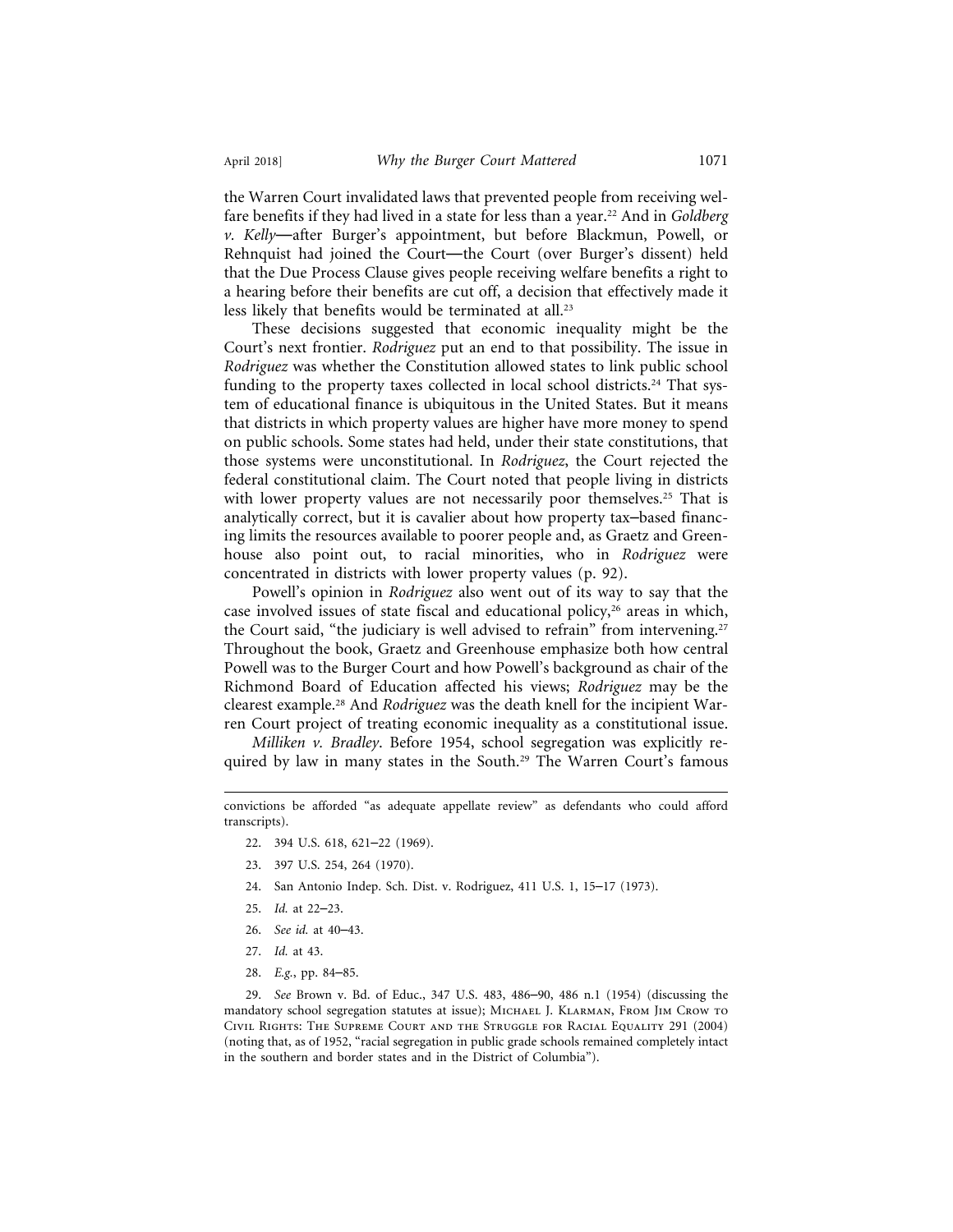decision in *Brown v. Board of Education* held that those laws were unconstitutional.30 But by the 1970s, school segregation had become a nationwide issue. There were still some recalcitrant Southern school districts, and Nixon gave indications of indulging them.31 But as Graetz and Greenhouse show, the Burger Court (with only the very reluctant assent of Burger himself) initially held the line against Nixon and ruled that those districts had to make sure that their schools were actually racially integrated (pp. 83–84). The more complicated issues concerned Northern school districts. They had not been openly segregated by law, but many of them had deliberately, although covertly, adopted policies that led to segregation.32 In principle, those districts should have been treated the same way as the Southern districts that segregated their schools overtly.

The problem was that by the mid-1970s, large numbers of white people had fled from major American cities to the suburbs. In many cities, the public school population was overwhelmingly black. The only way to bring about integration was to enforce an interdistrict remedy that would transport children from suburban schools to the inner cities and vice versa.<sup>33</sup> In *Milliken v. Bradley*, the Burger Court, by a 5–4 vote, effectively closed the door on interdistrict remedies.34 Burger wrote the opinion, but the approach, again, was Powell's—Graetz and Greenhouse show how it reflected views he had held since his time in Richmond (pp. 96–97). As they also note, opposition to busing to promote school integration was widespread in the country at the time, and some of the justices were concerned that a ruling requiring busing would undermine confidence in the Court (p. 97). But whatever the reason, *Milliken* effectively ended the chapter that began with *Brown*. The courts would no longer be engaged in a substantial way in the racial desegregation of public schools.

*Washington v. Davis*. *Washington v. Davis*, in a different way, also marked a turning point in the project that began with *Brown*. While *Brown* itself was a school case, the Court extended the principle of *Brown* beyond schools: racial discrimination by state and local governments was unconstitutional whether it concerned schools, buses, public golf courses, or anything else. But what counted as racial discrimination? When a state explicitly treated blacks worse than whites, that was obviously unconstitutional. When it adopted a subterfuge—for example, carefully gerrymandering the boundaries of Tuskegee, Alabama, to exclude nearly every African American but no whites<sup>35</sup>—that was also unconstitutional. But what if government policies just had the effect of treating blacks worse than whites?

In 1971, the Burger Court addressed a parallel question in a different context—a lawsuit brought under Title VII of the Civil Rights Act of 1964,

<sup>30.</sup> *Brown*, 347 U.S. at 495.

<sup>31.</sup> *See, e.g.*, p. 83.

<sup>32.</sup> *See, e.g.*, p. 96.

<sup>33.</sup> *See* pp. 94–96.

<sup>34. 418</sup> U.S. 717 (1974).

<sup>35.</sup> *See* Gomillion v. Lightfoot, 364 U.S. 339 (1960).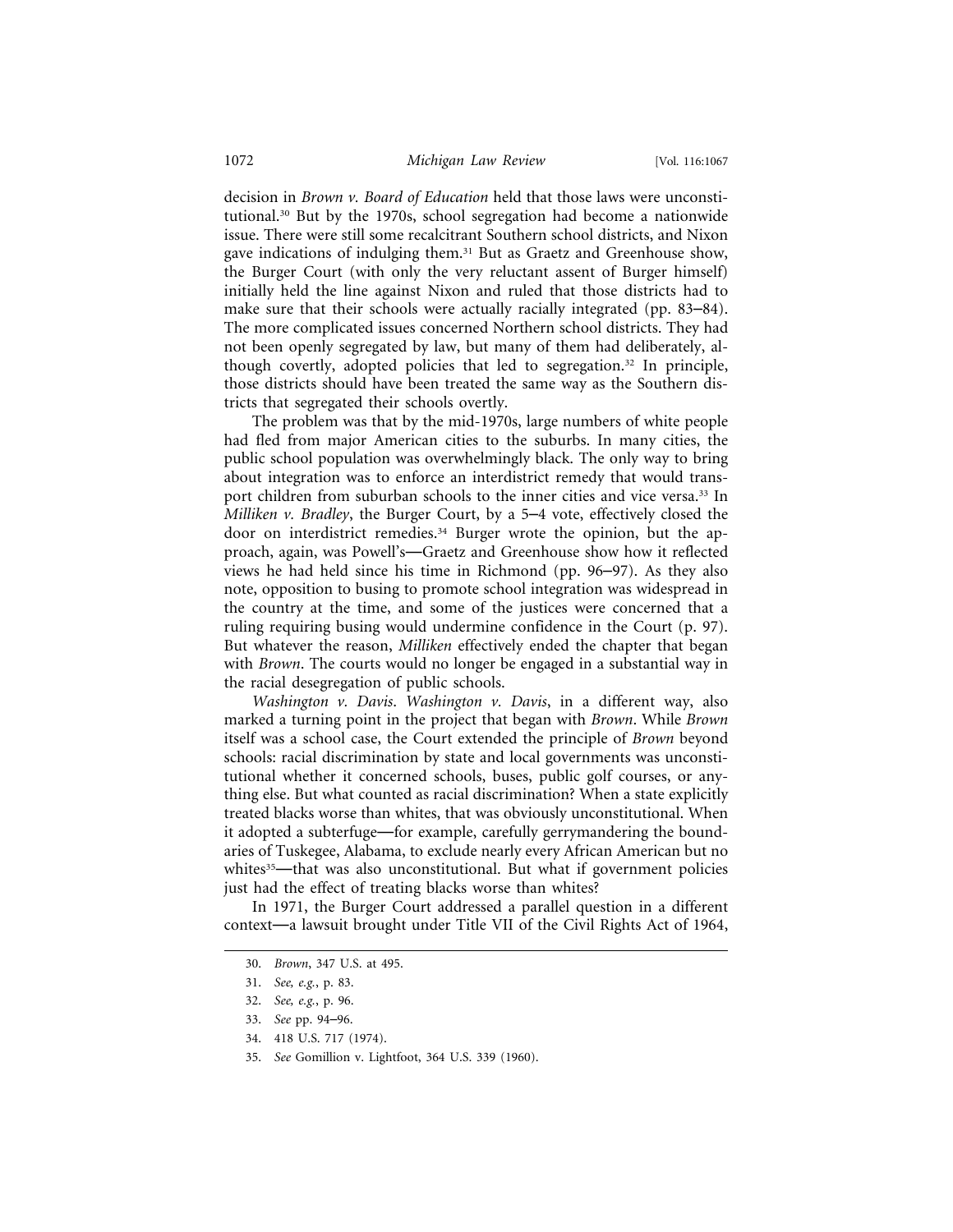which prohibits racial discrimination in employment. The Court held, in *Griggs v. Duke Power Co.*, that an employer's action that had a disproportionate impact on a minority group—in that case, a high school diploma requirement that disqualified many more African Americans than whites violated Title VII unless the employer could show that a "business necessity" justified its action.<sup>36</sup> The Constitution, unlike Title VII, applies to more than employment (and also, unlike Title VII, it is limited to government action). Still, it was natural to think that a standard similar to what *Griggs* established would apply under the Constitution: a government policy that disproportionately disadvantaged minorities would be unconstitutional unless the government had some especially strong justification for it. Some lower courts had, in fact, taken steps in that direction.<sup>37</sup> And such a standard could have required courts to address racial disparities in, for example, housing, health care, criminal justice, tax policy, and environmental protection whenever government policy was involved.

*Washington v. Davis* closed the door on this potential development, although, as Graetz and Greenhouse explain, it was a few years before it became clear just how completely the door was closed (p. 288). *Washington v. Davis* held that a person alleging unconstitutional racial discrimination had to show discriminatory intent. "Discriminatory intent" might, potentially, have meant something not that far removed from *Griggs*. But the Court later made clear that *Washington v. Davis* required a deliberate intention to treat minorities worse than nonminorities. Graetz and Greenhouse have an eyeopening discussion of how *Washington v. Davis* was something of a sleeper case, both before and after it was decided (pp. 286–93). The justices did not see it as an important case, at least initially, and the decision to rule that the *Griggs* standard did not apply to constitutional claims seemed to emerge almost casually. Then after the case was decided, it took a while before the Court settled on the narrow definition of "intent."38

The United States might look quite different today if these three cases— *Rodriguez*, *Milliken*, and *Washington v. Davis*—had come out differently. Local governments across the country would be required to mitigate inequalities in funding public education. Courts would require that schools be racially integrated, at least if there was a showing that the government had been involved in maintaining segregation, even if that meant cross-busing urban and suburban children. And a wide range of racial disparities would be subject to constitutional attack even if there was no intentional discrimination by the government. The Burger Court turned away from all those possibilities. That alone establishes Graetz and Greenhouse's thesis, with a vengeance: the Burger period was certainly not one in which "nothing happened."

<sup>36. 401</sup> U.S. 424 (1971).

<sup>37.</sup> *See* Washington v. Davis, 426 U.S. 229, 244 n.12 (1976) (citing cases).

<sup>38.</sup> *See e.g.*, p. 292; Pers. Adm'r v. Feeney, 442 U.S. 256 (1979); Village of Arlington Heights v. Metro. Hous. Dev. Corp., 429 U.S. 252 (1977).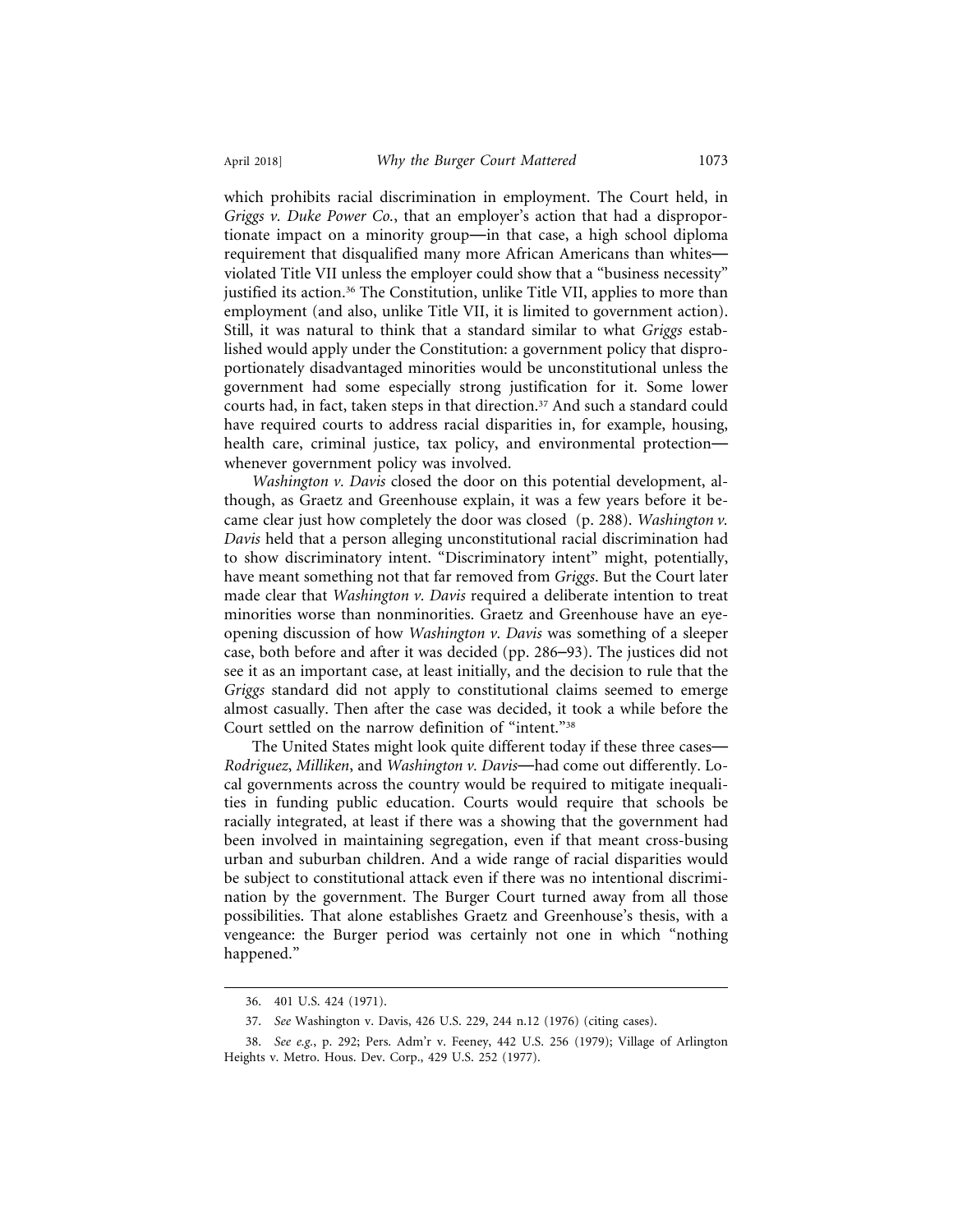There was more to the Burger Court than that, though. The Burger Court moved constitutional law in a conservative direction, but some Burger Court decisions—*Roe v. Wade*<sup>39</sup> is the most prominent example—were not conservative, as that term is usually understood. Beyond that, there are complicated questions about the relationship between the Court and changes that were happening throughout society from the late 1960s to the mid-1980s, and related questions about the capacity of the Supreme Court and the lower federal courts to continue along the path on which the Warren Court had sent them. It might not be realistic to expect the Burger Court to have done things much differently from the way it did.

Graetz and Greenhouse understand all of this, of course. They explain that the Burger Court was not monolithically conservative (pp. 6–7). They also explicitly link the changes in the law brought about by the Burger Court with changes in society at large, and they raise, in that connection, the question whether the Burger Court's redirection of U.S. constitutional law was to some degree inevitable.<sup>40</sup> Because Graetz and Greenhouse are justifiably determined to rebut the conventional wisdom about how the Burger Court was relatively unimportant—and to show that it was in fact a quite conservative Court—these other aspects of the Burger Court are sometimes not emphasized. Nonetheless, one important lesson that emerges from the book—the lesson suggested by the second part of the book's title, "The Rise of the Judicial Right"—is that while the Burger Court was conservative, and more conservative than many people seem to think, the current Supreme Court is much more conservative still.41 The Burger Court "establish[ed] the . . . legal foundation" for the conservative Courts that were to follow (p. 344). In fact, a case can be made that the current Supreme Court is further removed from the Burger Court, in a conservative direction, than the Burger Court was from the Warren Court.

*A.*

The Burger Court did a number of things that were not conservative in any ordinary sense of the term. *Roe v. Wade* is, as I said, the most famous example. Graetz and Greenhouse make the great point (p. 133) that many people reflexively think of *Roe v. Wade* as a Warren Court decision, even though three members of the seven-justice majority—enough to change the result—were appointed by Nixon, who ran against the Warren Court in 1968. As Graetz and Greenhouse explain, Republicans, at the time, tended to favor abortion rights more than Democrats; that pattern did not change until the Republican Party began courting evangelical Protestants, as well as Catholics, in the run-up to Reagan's election in 1980 (pp. 146–48).

<sup>39. 410</sup> U.S. 113 (1973).

<sup>40.</sup> *See* p. 295.

<sup>41.</sup> *See infra* Section III.B.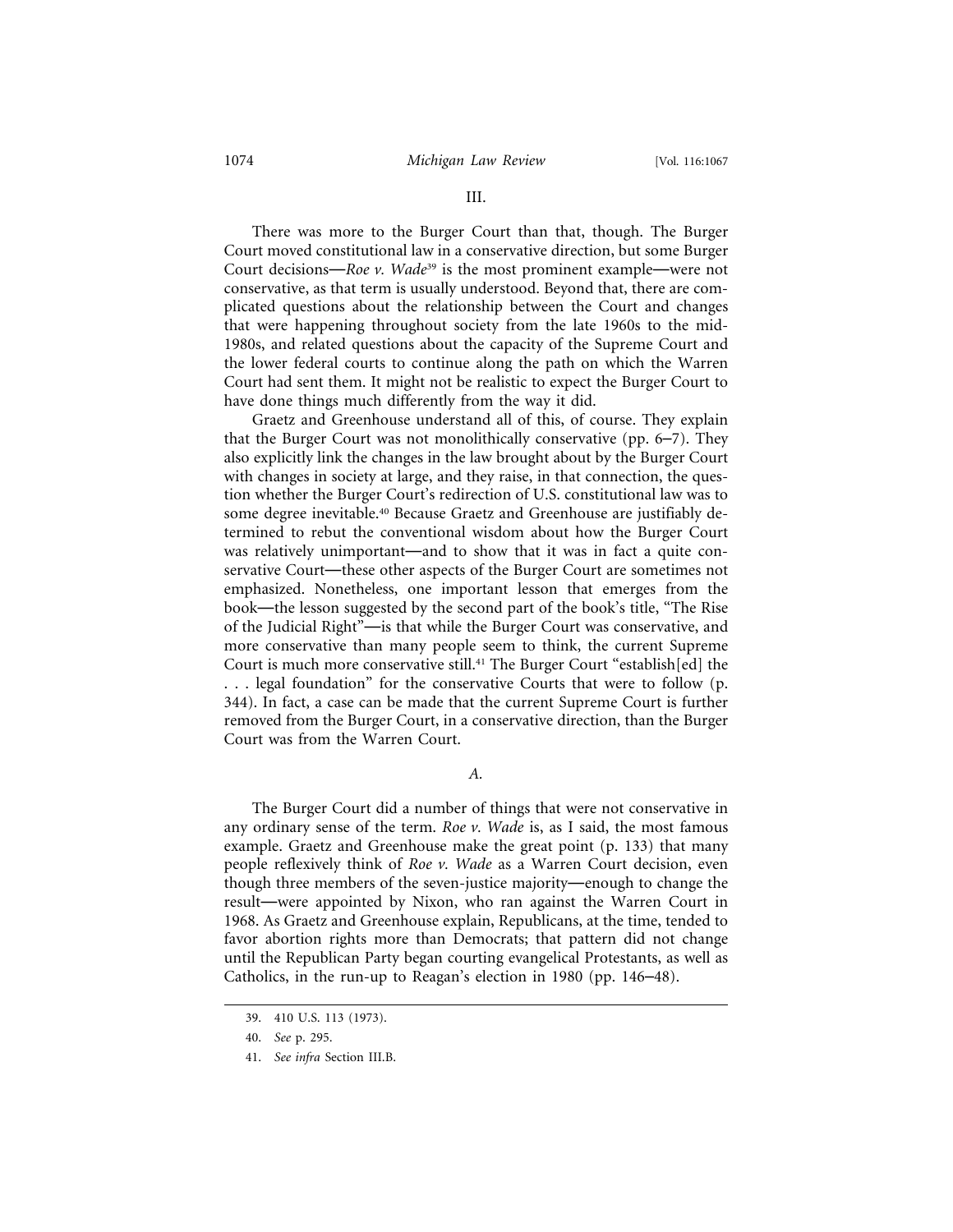On abortion rights, then, the Burger Court (to use the conventional categories) was responsible for an important "liberal" decision. It was not the only time the Burger Court did that. The Warren Court was, of course, intensely concerned with racial inequality, but it was the Burger Court, not the Warren Court, that ruled that laws discriminating on the basis of sex also require an especially strong justification.<sup>42</sup> The Warren Court, despite its reforms of the criminal justice system, did little about capital punishment; the Burger Court, at one point, effectively declared capital punishment, as it was then practiced in the United States, to be unconstitutional.43 When states revised their death penalty laws, the Court retreated and upheld many of them, but even the decisions upholding those laws imposed some new limits on the death penalty.44

The decisions in *Milliken v. Bradley* and *Washington v. Davis* cut short some of the efforts to achieve racial equality that the Warren Court had initiated, but the Burger Court also decided some important cases about race that were favorable to minorities and, in some instances, broke new ground. *Griggs v. Duke Power Co.*, the case holding that a plaintiff can show employment discrimination in violation of Title VII without establishing discriminatory intent, was one.45 In *Bob Jones University v. United States*, the Burger Court, in an unmistakable rebuke to the Reagan Administration, upheld an Internal Revenue Service rule that denied tax-exempt status to private schools that engaged in race discrimination.<sup>46</sup> (The Reagan Administration had refused to defend the IRS position in the Supreme Court (p. 211).) In *United Steelworkers of America v. Weber*, the Burger Court upheld a private employer's affirmative action plan that was challenged under Title VII.47 And the Burger Court's decision in *Regents of the University of California v. Bakke*, 48 upholding affirmative action in higher education by a state university, established the principles that continue to sustain the constitutionality of affirmative action today.<sup>49</sup>

At the same time, there is a sense in which the Burger Court should not be blamed, if that is the right word, for some of its important conservative decisions. Graetz and Greenhouse indirectly make this point. They show that public opinion on matters relating to criminal justice shifted sharply, beginning in the late 1960s (probably in response to an increase in crime that occurred in the 1960s) (pp.  $2-3$ ,  $11-12$ ). As Graetz and Greenhouse observe, the Supreme Court justices are members of society and are not

- 43. Furman v. Georgia, 408 U.S. 238 (1972) (per curiam).
- 44. *See* pp. 24–33.
- 45. 401 U.S. 424, 432 (1971).
- 46. 461 U.S. 574, 605 (1983).
- 47. 443 U.S. 193, 209 (1979).
- 48. 438 U.S. 265, 271, 318 (1978).

49. See, e.g., John C. Jeffries, Jr., Bakke Revisited, 2003 Sup. Cr. Rev. 1, 2; David A. Strauss, Fisher v University of Texas *and the Conservative Case for Affirmative Action*, 2016 Sup. Ct. Rev. 1, 20.

<sup>42.</sup> *See, e.g.*, Craig v. Boren, 429 U.S. 190, 197 (1976).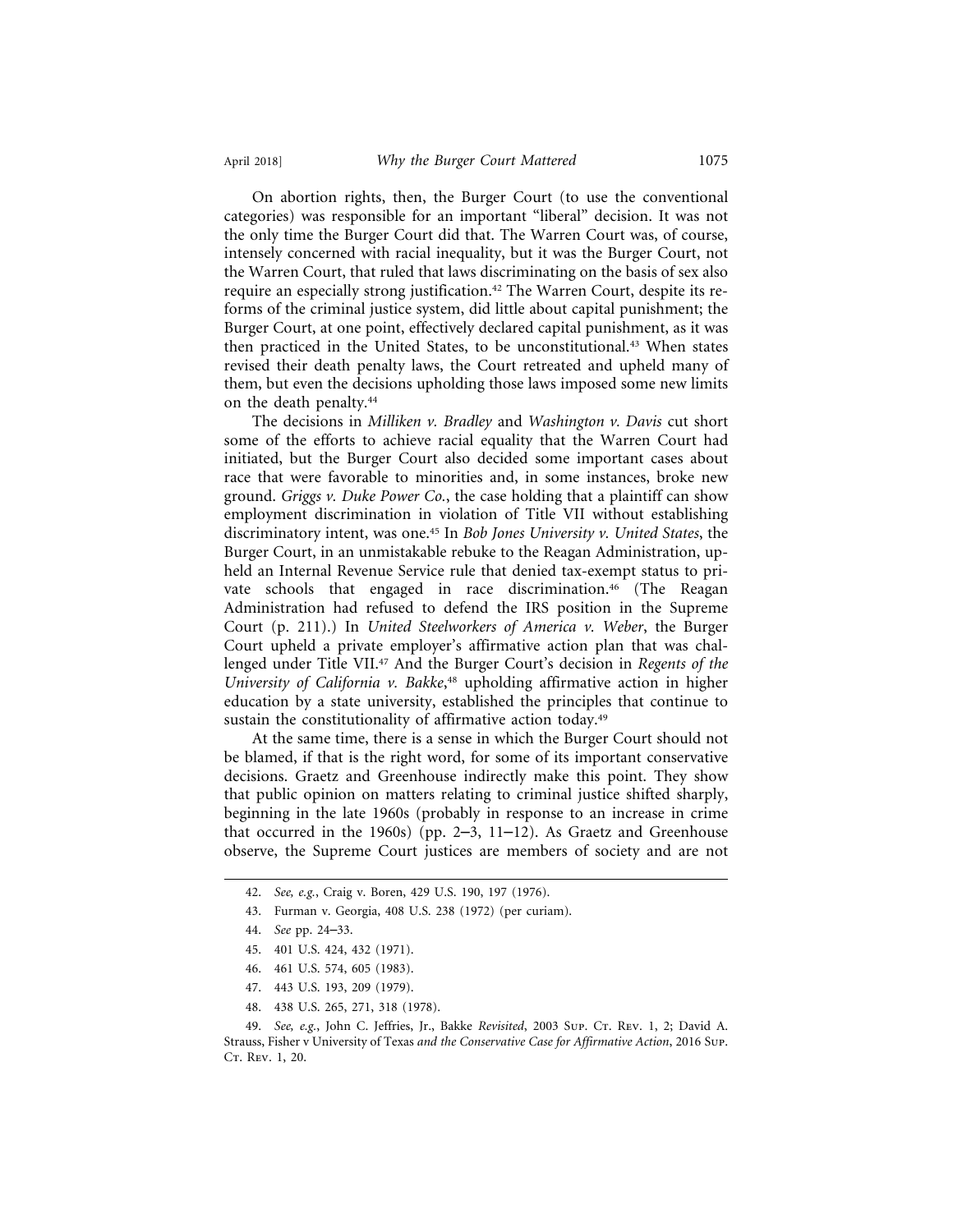impervious to the currents in popular opinion that affect others.50 While the appointees of a different president might have been less willing to undercut the Warren Court's criminal procedure decisions than Nixon's appointees were, it is not clear that any Court would have continued, full steam ahead, with the Warren Court agenda on those issues.

Besides that, some of the Warren Court's objectives had been accomplished,51 so further expansions of criminal defendants' rights might not have been justified. In particular, the Warren Court, at the beginning of its tenure, was confronted with state criminal justice systems that were deeply infected by racism, many of them in states in which white supremacy was, in effect, official state policy. Much of the Warren Court's work—especially its expansion of habeas corpus, which allowed for more extensive federal court review of state criminal convictions—was a way of preventing state courts from having the last word on the fate of criminal defendants.<sup>52</sup> But by the 1970s, state courts, whatever their other problems, were much less characterized by outright racism. In some respects, in fact, state appellate courts were more hospitable than federal courts to defendants who asserted the rights that the Warren Court had established.<sup>53</sup> So the Burger Court's retreat from the Warren Court's habeas corpus decisions—a conspicuous aspect of the Burger Court's work, as Graetz and Greenhouse show—might not have been entirely unjustifiable.

Finally, the Burger Court decisions that seem to me to be the most significant and to provide the most powerful support for Graetz and Greenhouse's thesis about the importance and the conservatism of the Burger Court—*Rodriguez*, *Milliken*, and *Washington v. Davis*—can be defended as acknowledgments of the institutional limits that courts face. The opposite outcome in *Rodriguez*, for example, may not have helped disadvantaged children as much as the proponents of funding equalization hoped. When tax revenues are redistributed among districts to make expenditures more equal, taxpayers may be unwilling to pay as much, and courts cannot easily require state or local governments to raise taxes. Also, genuine educational equality requires more than just equal funding: school districts with large populations of disadvantaged students will need a greater share of resources, for example, and of course spending alone is not guaranteed to make schools better. In some states, courts did under the state constitution what *Rodriguez* refused to do under the U.S. Constitution, and there does not seem to be a

<sup>50.</sup> *E.g.*, pp. 295–96.

<sup>51.</sup> For an argument to this effect, see Joseph L. Hoffmann & William J. Stuntz, *Habeas* After the Revolution, 1993 Sup. Cr. Rev. 65.

<sup>52.</sup> *Id.* at 77–80.

<sup>53.</sup> *See* Ronald F. Wright, *How the Supreme Court Delivers Fire and Ice to State Criminal Justice*, 59 Wash. & Lee L. Rev. 1429, 1431, 1445 (2002) (discussing the reaction of state appellate courts to the Warren Court decisions).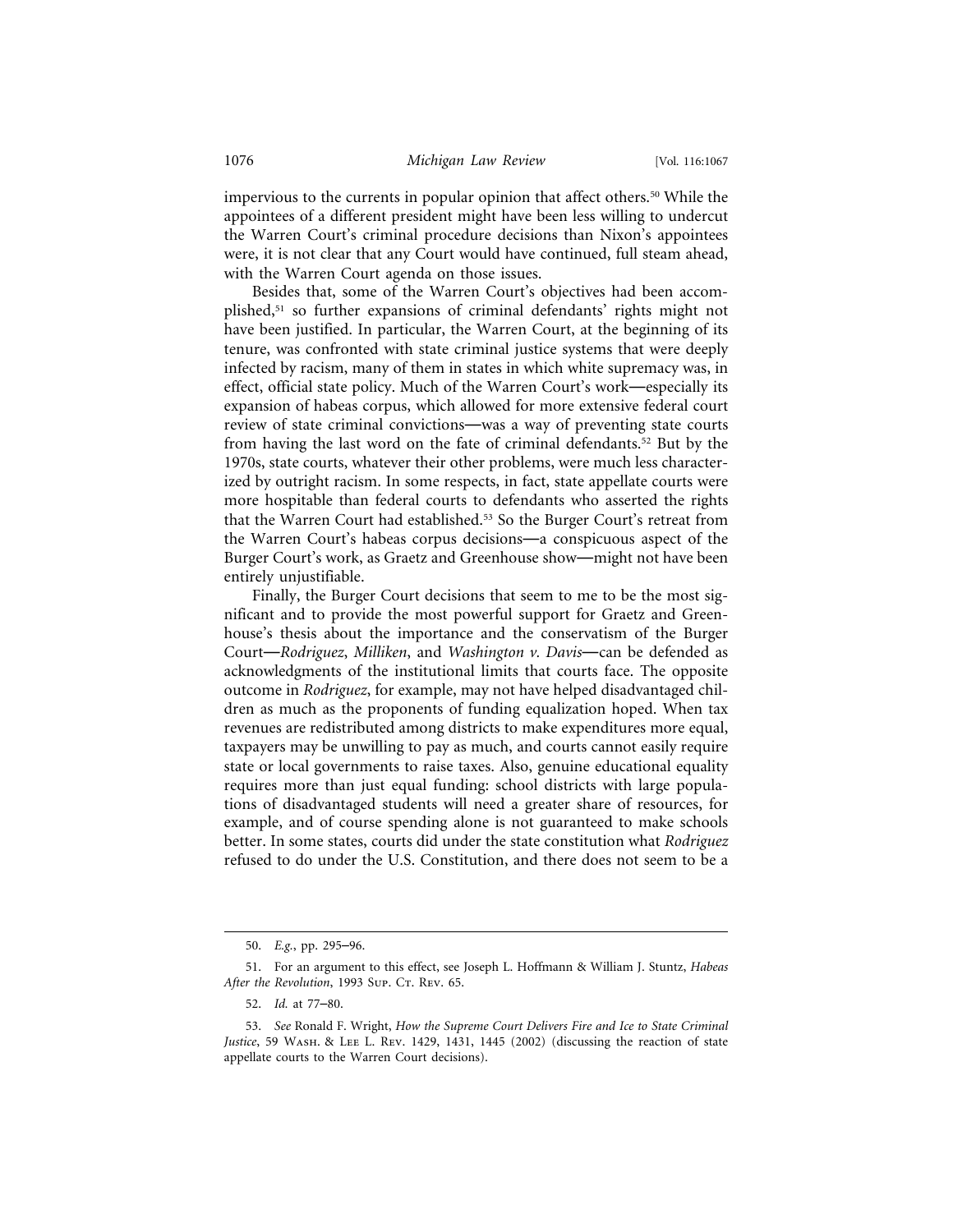consensus on whether educational outcomes for disadvantaged children are better in those states.<sup>54</sup>

The result in *Milliken*, similarly, might rest on a recognition that a different outcome would engage the courts in a task they could not successfully carry out. Even abolishing Jim Crow segregation was very difficult for the Warren Court and the lower federal courts in the 1950s and 1960s, and Jim Crow was a regional system that was already under pressure from powerful economic and political forces.<sup>55</sup> There was no comparable political or economic momentum for busing children from mostly white suburbs into mostly black urban schools throughout the nation. Graetz and Greenhouse describe just how virulently school busing was opposed in Northern cities.<sup>56</sup> It is unclear how integration mandates, imposed by the courts with limited political support, could ever have overcome evasion and increasingly determined flight by white families.

In *Washington v. Davis*, the Court itself signaled that it was concerned about its own institutional capacity. If the Court were to require an especially strong justification for any measure that disproportionately burdened minorities, then any number of laws might be challenged:

A rule that a statute designed to serve neutral ends is nevertheless invalid, absent compelling justification, if in practice it benefits or burdens one race more than another would be far reaching and would raise serious questions about, and perhaps invalidate, a whole range of tax, welfare, public service, regulatory, and licensing statutes that may be more burdensome to the poor and to the average black than to the more affluent white.<sup>57</sup>

A disproportionate-effects standard might put the Court in the position of having to remedy racial inequalities across U.S. society, and the Court was unwilling to do that.<sup>58</sup>

To be clear, this is not to say that these Burger Court decisions were correct; it is also not to say that the Burger Court justices were actually concerned about the institutional issues. Graetz and Greenhouse, throughout the book, suggest that the Burger Court had a distinctly political sense of its mission—to roll back Warren Court achievements and to move the country (or allow it to move) in a more conservative direction. They pooh-pooh a suggestion that Powell made to the contrary shortly after he retired (p. 341). The problems of inequality that the Court refused to address were, and are, serious ones. Maybe the Court should have tried to deal with them even if that meant taking a chance that it would fail. Alternatively, the Court, in these cases, could have adopted a more qualified position that still would

- 57. Washington v. Davis, 426 U.S. 229, 248 (1976).
- 58. *Id.*

<sup>54.</sup> *See, e.g.*, Serrano v. Priest, 557 P.2d 929 (Cal. 1976); Robinson v. Cahill, 303 A.2d 273 (N.J. 1973); *see also* Roosevelt Elementary Sch. Dist. No. 66 v. Bishop, 877 P.2d 806 (Ariz. 1994).

<sup>55.</sup> *See, e.g.*, Klarman, *supra* note 29.

<sup>56.</sup> *See* pp. 87–89.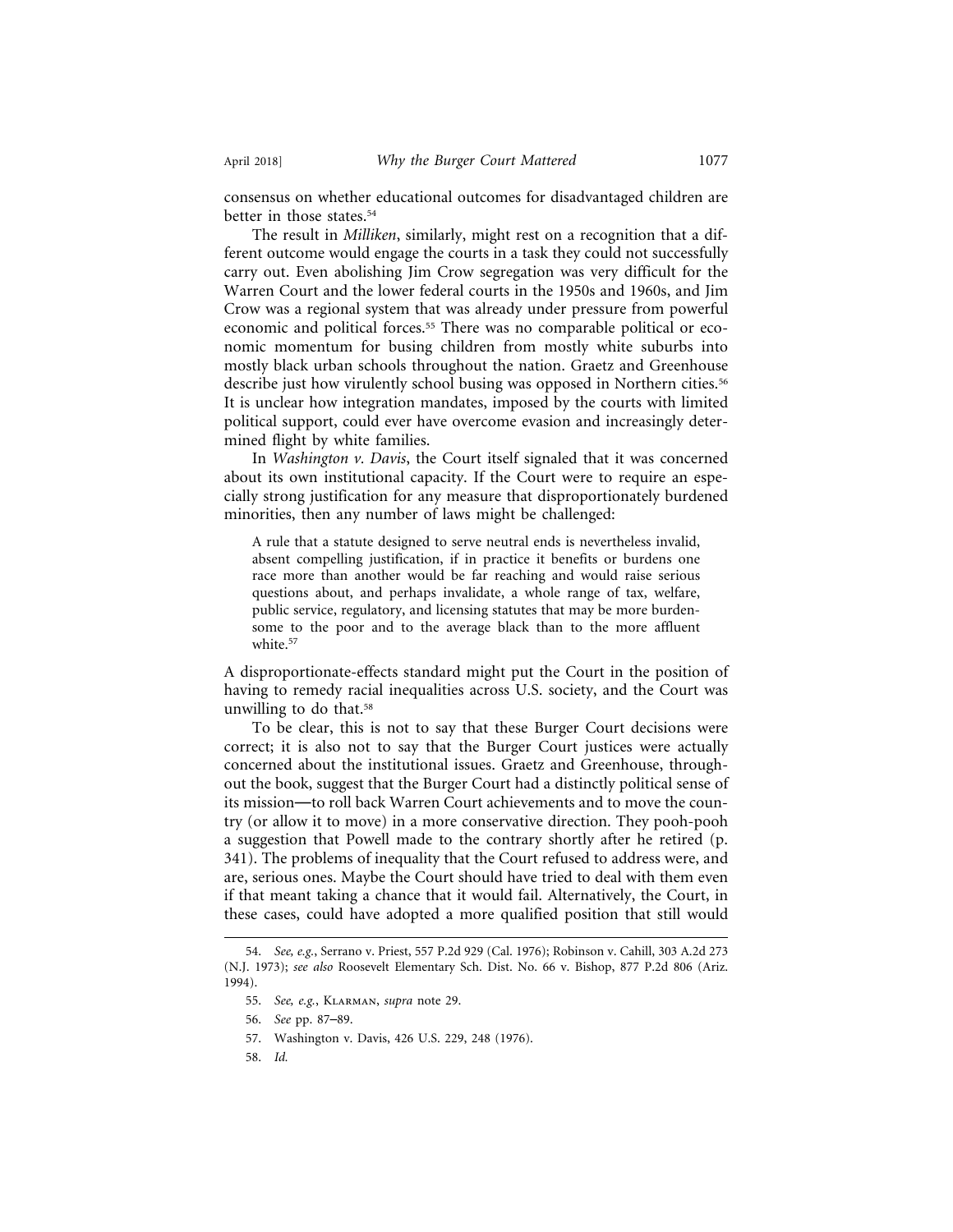have mitigated the problems. For example, in *Rodriguez*, the Court could have condemned the most severe or unjustified inequalities in public education funding. In cases like *Milliken*, even if it did not mandate large-scale busing and more complete integration, the Court could have required that school boards take significant steps toward racial integration when they could do so at relatively low cost. After *Washington v. Davis*, the Court could have defined discriminatory intent in a way that made it much easier for plaintiffs to prove a constitutional violation when governments acted in ways that seemed culpably insensitive to the interests of minority groups.

So Graetz and Greenhouse are certainly not wrong in disapproving of these decisions—or in disapproving of the Burger Court for rendering them. In fact, one important point that emerges from their account is that the justices do not seem to have been primarily concerned about the institutional issues. Those issues do not seem to have played a large role in their deliberations with each other or within their chambers. For the most part, judging from Graetz and Greenhouse's accounts, the justices just thought that the Warren Court's movement toward greater equality, racial and otherwise, had gone far enough, and it was time to leave things in the hands of local school boards and state and local governments generally.<sup>59</sup> That is, of course, a policy judgment. But a justice or a Court who did have a principled concern about the institutional role of the judiciary, and who thought that large-scale social problems were better left to the elected branches of government, might have reached some of the same conclusions as the Burger Court did in these momentous cases. That should affect any final assessment of the Burger Court's work and its lasting imprint on constitutional law.

*B.*

One implication of Graetz and Greenhouse's account is that the while the Burger Court moved constitutional law in a conservative direction, the Supreme Court since the Burger era has been, in many respects, more conservative still. The point is captured in a sentence that Graetz and Greenhouse quote from an opinion that Justice John Paul Stevens wrote in 2007 (p. 386 n.97). Justice Stevens joined the Burger Court in 1975—he was the first new member after the four Nixon appointees—and he served until 2010.60 In 2007, the Court, in *Parents Involved in Community Schools v. Seattle School District No. 1*, declared unconstitutional programs that two local school districts had adopted to increase racial integration in their schools.<sup>61</sup> The programs used the race of students, in certain limited ways, in determining the schools to which they would be assigned. $62$ 

Justice Stevens dissented. At the time, he was the only remaining member of the Burger Court. He concluded his opinion by writing: "It is my firm

<sup>59.</sup> *See* pp. 83–100.

<sup>60.</sup> Appendix, pp. 353–54.

<sup>61. 551</sup> U.S. 701 (2007).

<sup>62.</sup> *Parents Involved*, 551 U.S. at 709–18.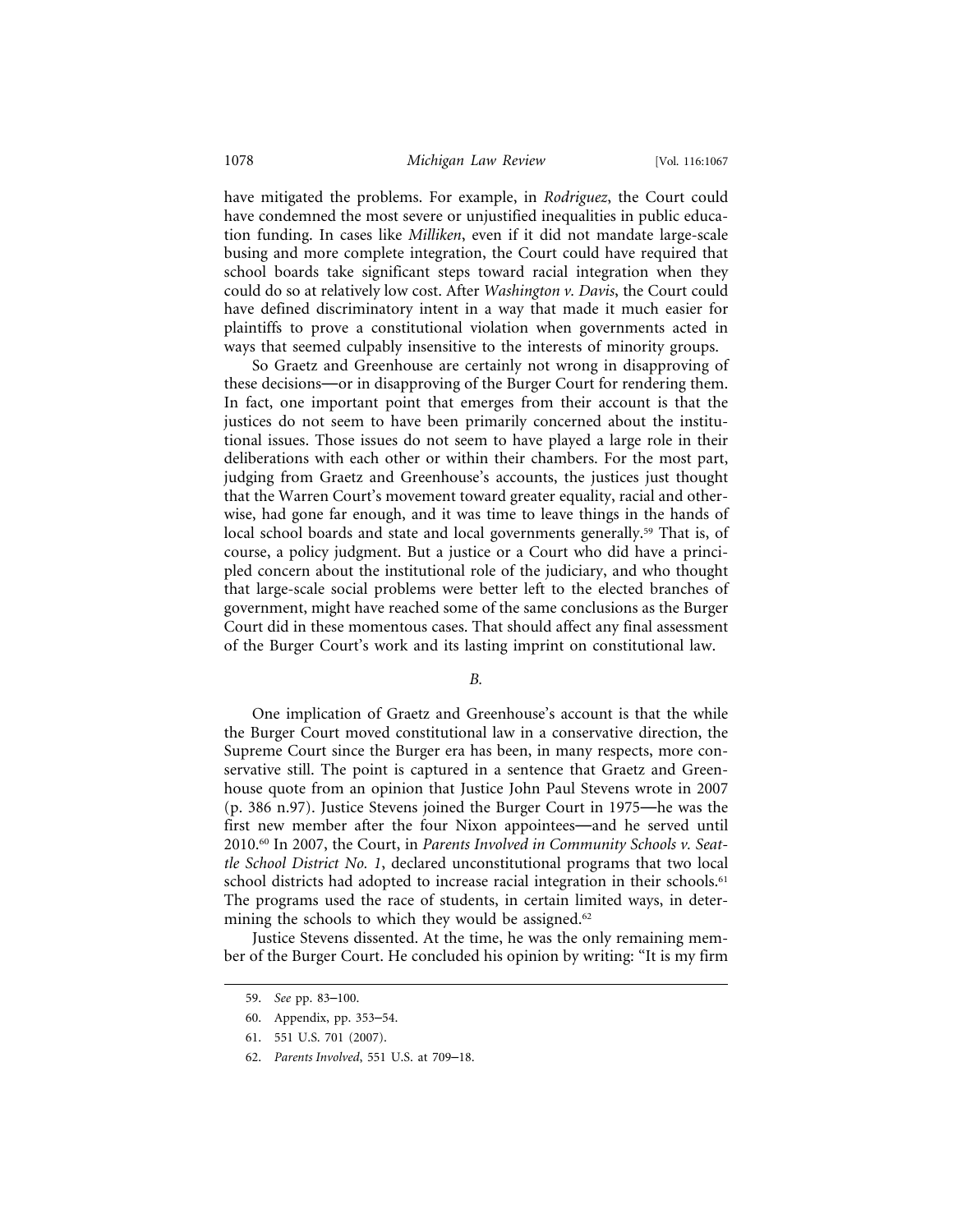conviction that no Member of the Court that I joined in 1975 would have agreed with today's decision."63 And, in fact, the *Parents Involved* Court had struggled to distinguish an in-chambers opinion written by then-Justice Rehnquist—who was generally regarded as the most conservative member of the Burger Court—that concluded that a similar school integration plan was constitutional.64

*Parents Involved* is an especially dramatic example of far the law has moved, in a conservative direction, since the Burger Court, but it is not the only example. Graetz and Greenhouse identify several others. The current Court is much more receptive to the use of claims of religious freedom to undermine social welfare and regulatory laws.<sup>65</sup> It has suggested that the disproportionate-impact theory of employment discrimination, established in *Griggs*, may be unconstitutional.<sup>66</sup> It aggressively used Burger Court decisions on campaign finance and commercial speech to invalidate federal and state regulatory measures.<sup>67</sup>

Possibly even more revealing, positions that nearly became the law in the Burger Court era have disappeared entirely. *Rodriguez* was a 5–4 decision in the Burger Court, and, according to Graetz and Greenhouse, Powell had to "coax[]" Justice Potter Stewart to join the majority (p. 91). But no one today has tried to revive the argument that the Constitution requires equality in educational finance. In 1980, in *Harris v. McRae*, the Court had upheld the Hyde Amendment, which forbade the use of federal funds for abortions, by a 5-4 vote.<sup>68</sup> But a claim that such restrictions on abortion funding are unconstitutional seems to have no chance of success today. This is in sharp contrast to the Burger Court decisions in *Roe v. Wade*, establishing abortion rights, and in *Bakke*, permitting affirmative action; there are still powerful voices, on and off the Court, calling for those decisions to be overruled. But there are no comparable claims about *Rodriguez* or *Harris v. McRae*. In these ways, too, the law has shifted sharply to the right since the Burger Court years. But the movement in that direction began with the Burger Court.

#### **CONCLUSION**

Did the Burger Court stage a counterrevolution? I think the best answer is that, by itself, it did not. The landmark Warren Court decisions mostly remained intact, and in some respects the Burger Court moved the law in a more liberal direction. But constitutional law is a slow-moving enterprise, in which decisions build on each other over time. For that reason, a change in

- 65. *See e.g.*, Burwell v. Hobby Lobby Stores, Inc., 134 S. Ct. 2751 (2014).
- 66. *See* Ricci v. DeStefano, 557 U.S. 557 (2009).
- 67. *See, e.g.*, Citizens United v. FEC, 558 U.S. 310, 312, 339–40 (2010).
- 68. 448 U.S. 297 (1980).

<sup>63.</sup> *Id.* at 803 (Stevens, J., dissenting).

<sup>64.</sup> *See id*. at 721 n.10 (majority opinion) (discussing Bustop, Inc. v. Bd. of Educ., 439 U.S. 1380, 1383 (Rehnquist, Circuit Justice 1978)).